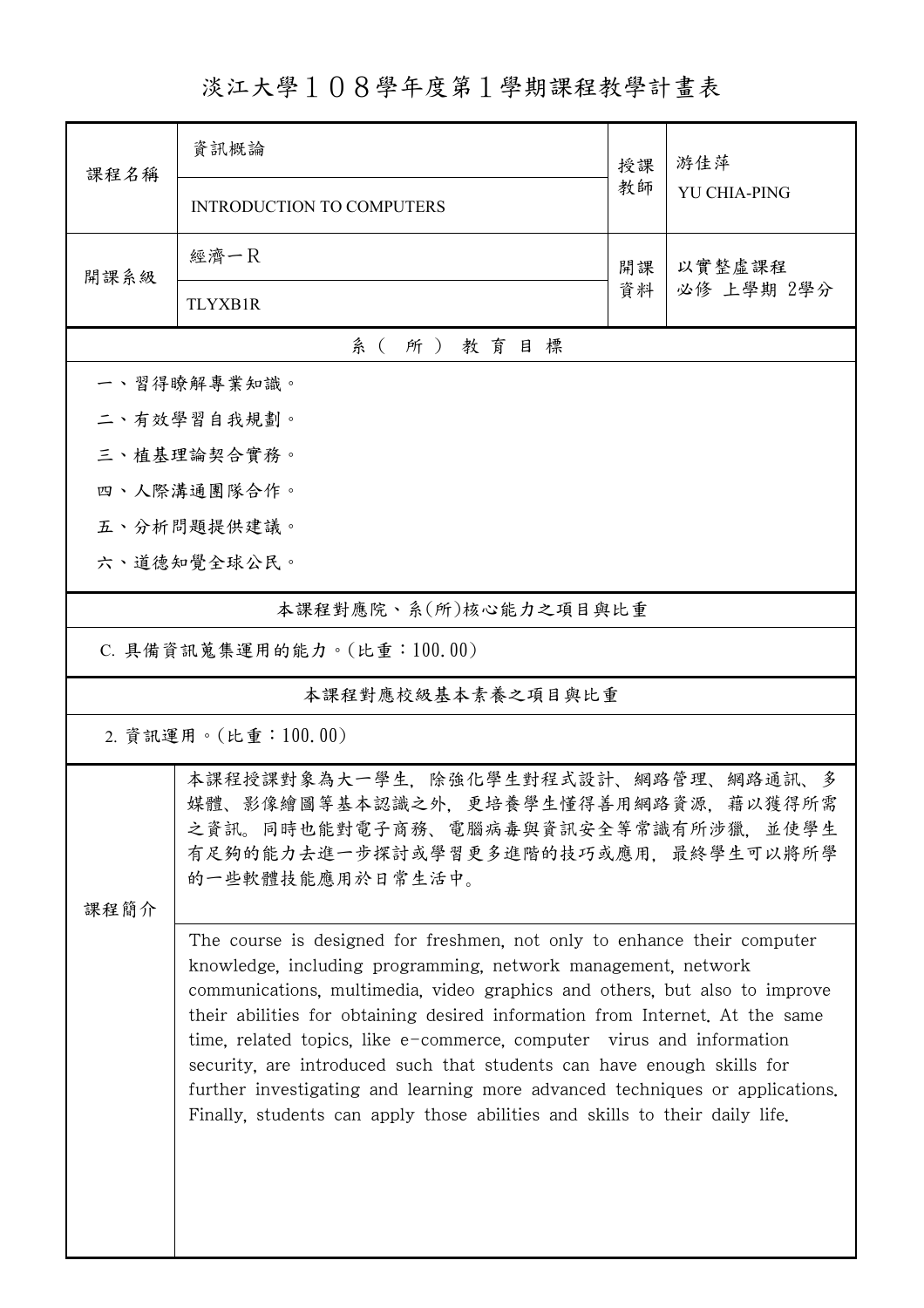## 本課程教學目標與認知、情意、技能目標之對應

將課程教學目標分別對應「認知(Cognitive)」、「情意(Affective)」與「技能(Psychomotor)」 的各目標類型。

一、認知(Cognitive):著重在該科目的事實、概念、程序、後設認知等各類知識之學習。

二、情意(Affective):著重在該科目的興趣、倫理、態度、信念、價值觀等之學習。

三、技能(Psychomotor):著重在該科目的肢體動作或技術操作之學習。

| 序<br>號         | 教學目標(中文)                                  |                                 |                | 教學目標(英文)                                                                             |                                      |  |  |
|----------------|-------------------------------------------|---------------------------------|----------------|--------------------------------------------------------------------------------------|--------------------------------------|--|--|
| $\mathbf{1}$   | 符合各學院與各學系之專業特色與<br>需求                     |                                 |                | Conforming the professional features of each colleges<br>and departments             |                                      |  |  |
| $\overline{2}$ | 培育學生具備資訊素養                                |                                 |                | Development of information literacy                                                  |                                      |  |  |
| $\overline{3}$ | 建立學生資訊倫理                                  |                                 |                | Establishing the moral of information and concepts                                   |                                      |  |  |
| $\overline{4}$ | 培育學生資訊科技應用之技能                             |                                 |                | Development of the computer<br>skills.                                               |                                      |  |  |
|                | 5 使所有學生能順利適應資訊化社會<br>之挑戰、迎接全球資訊化之發展趨<br>勢 |                                 |                | Students may have the abilities of facing the<br>challenges form information impact. |                                      |  |  |
|                | 教學目標之目標類型、核心能力、基本素養教學方法與評量方式              |                                 |                |                                                                                      |                                      |  |  |
| 序號             | 目標類型                                      | 院、系 $(\text{m})$<br>核心能力   基本素養 | 校級             | 教學方法                                                                                 | 評量方式                                 |  |  |
| 1              | 認知                                        | $\mathcal{C}$                   | $\overline{2}$ | 講述、實作                                                                                | 測驗、討論(含課<br>堂、線上)、實作                 |  |  |
| 2              | 認知                                        | $\mathcal{C}$                   | $\overline{2}$ | 講述、討論                                                                                | 測驗、討論(含課<br>堂、線上)                    |  |  |
| 3              | 認知                                        | $\mathcal{C}$                   | 2              | 講述、討論                                                                                | 作業、報告(含口<br>頭、書面)                    |  |  |
| 4              | 技能                                        | $\mathcal{C}$                   | $\overline{2}$ | 講述、討論                                                                                | 實作、報告(含口<br>頭、書面)                    |  |  |
| 5              | 技能                                        | $\mathcal{C}$                   | $\overline{2}$ | 講述、實作                                                                                | 活動參與                                 |  |  |
| 授課進度表          |                                           |                                 |                |                                                                                      |                                      |  |  |
| 週<br>次         | 日期起訖                                      |                                 |                | 內 容 (Subject/Topics)                                                                 | 備<br>註<br>(採數位教學之週次,請<br>填「線上非同步教學」) |  |  |
| 1              | $108/09/09$ ~<br>108/09/15                | 簡介:資訊時代                         |                |                                                                                      |                                      |  |  |
| 2              | $108/09/16$ ~<br>108/09/22                | 認識電腦                            |                |                                                                                      |                                      |  |  |
| 3              | $108/09/23$ ~<br>108/09/29                | 電腦硬體1                           |                |                                                                                      |                                      |  |  |
| 4              | $108/09/30$ ~<br>108/10/06                | (線上非同步教學)<br>電腦硬體2              |                |                                                                                      |                                      |  |  |
| 5              | $108/10/07$ ~<br>108/10/13                | 電腦軟體1                           |                |                                                                                      |                                      |  |  |
| 6              | $108/10/14$ ~<br>108/10/20                | 電腦軟體2                           |                |                                                                                      |                                      |  |  |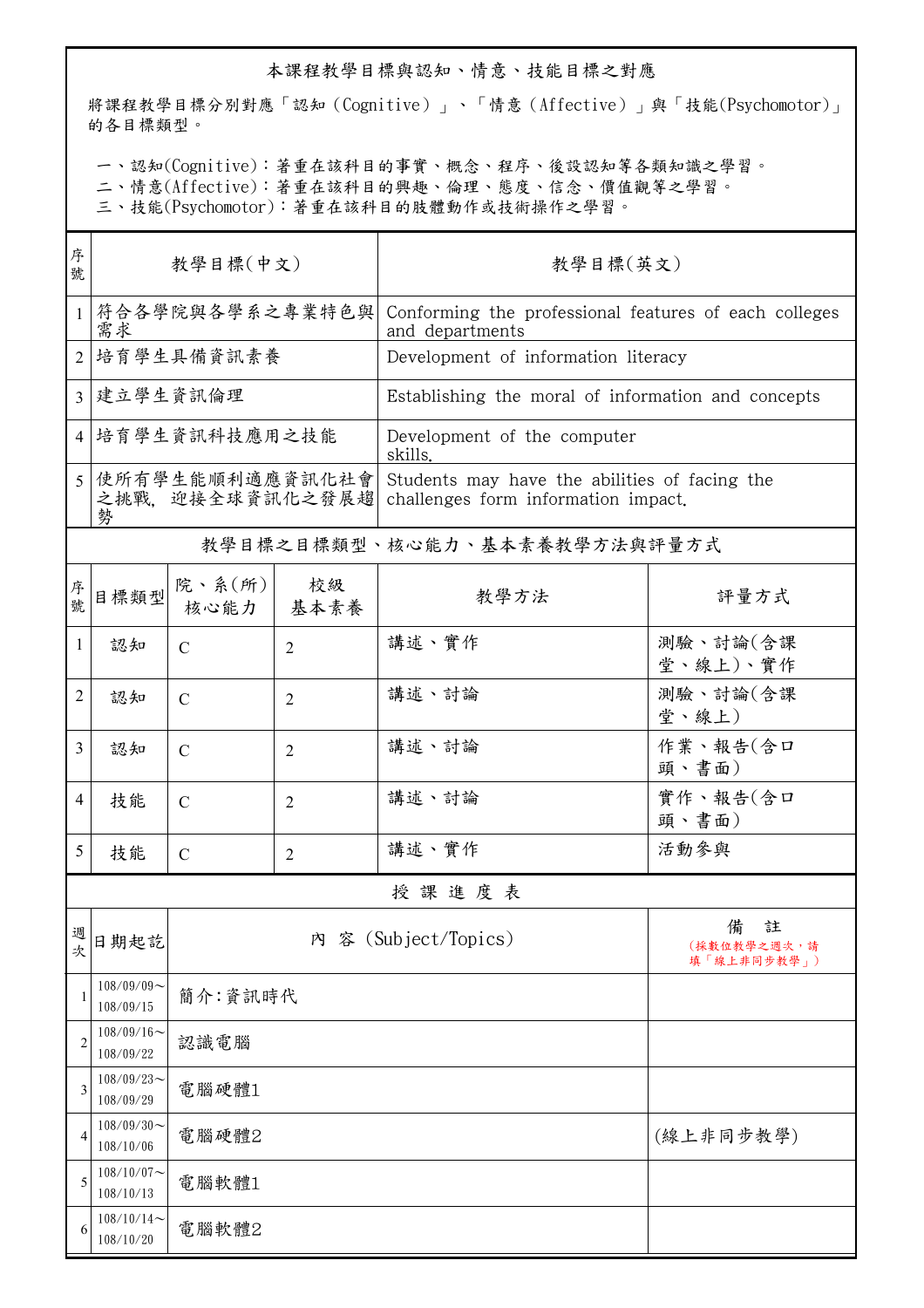| 7            | $108/10/21$ ~<br>108/10/27            | 電腦軟體3                                                                                 | (線上非同步教學) |  |
|--------------|---------------------------------------|---------------------------------------------------------------------------------------|-----------|--|
| 8            | $108/10/28$ ~<br>108/11/03            | 電腦網路通訊1                                                                               |           |  |
| 9            | $108/11/04$ ~<br>電腦網路通訊2<br>108/11/10 |                                                                                       |           |  |
| 10           | $108/11/11$ ~<br>108/11/17            | 期中考試週                                                                                 |           |  |
| 11           | $108/11/18$ ~<br>108/11/24            | 網際網路應用1                                                                               |           |  |
| 12           | $108/11/25$ ~<br>108/12/01            | 網際網路應用2                                                                               | (線上非同步教學) |  |
| 13           | $108/12/02$ ~<br>108/12/08            | 電子商務1                                                                                 |           |  |
| 14           | $108/12/09$ ~<br>108/12/15            | 電子商務2                                                                                 |           |  |
| 15           | $108/12/16 \sim$<br>108/12/22         | 資訊安全1                                                                                 | (線上非同步教學) |  |
| 16           | $108/12/23$ ~<br>108/12/29            | 資訊安全2                                                                                 |           |  |
| 17           | $108/12/30$ ~<br>109/01/05            | 資訊安全3                                                                                 |           |  |
| 18           | $109/01/06$ ~<br>109/01/12            | 期末考試週(本學期期末考試日期為:109/1/3-109/1/9)                                                     |           |  |
| 修課應<br>注意事項  |                                       | 第4、7、12、15週遠距課程,其他課程為實體授課課程。<br>課程進度與成績計算等規定, 以開學第一週公告為準。                             |           |  |
| 教學設備         |                                       | 電腦、投影機                                                                                |           |  |
| 教科書與<br>教材   |                                       | 計算機概論 (Office 2016適用)<br>(第七版) 作者: 全華研究室, 郭欣怡<br>新<br>功能介紹 出版社:全華圖書                   |           |  |
| 參考文獻         |                                       | 資訊概論,淡江大學資訊概論教學團隊,碁峯出版                                                                |           |  |
| 批改作業<br>篇數   |                                       | 篇(本欄位僅適用於所授課程需批改作業之課程教師填寫)<br>4                                                       |           |  |
| 學期成績<br>計算方式 |                                       | ◆出席率: 10.0 % ◆平時評量:10.0 % (含資訊能力測驗成績)<br>◆期中評量:30.0 % ◆期末評量:30.0 %<br>◆其他〈實習〉: 20.0 % |           |  |
|              |                                       |                                                                                       |           |  |